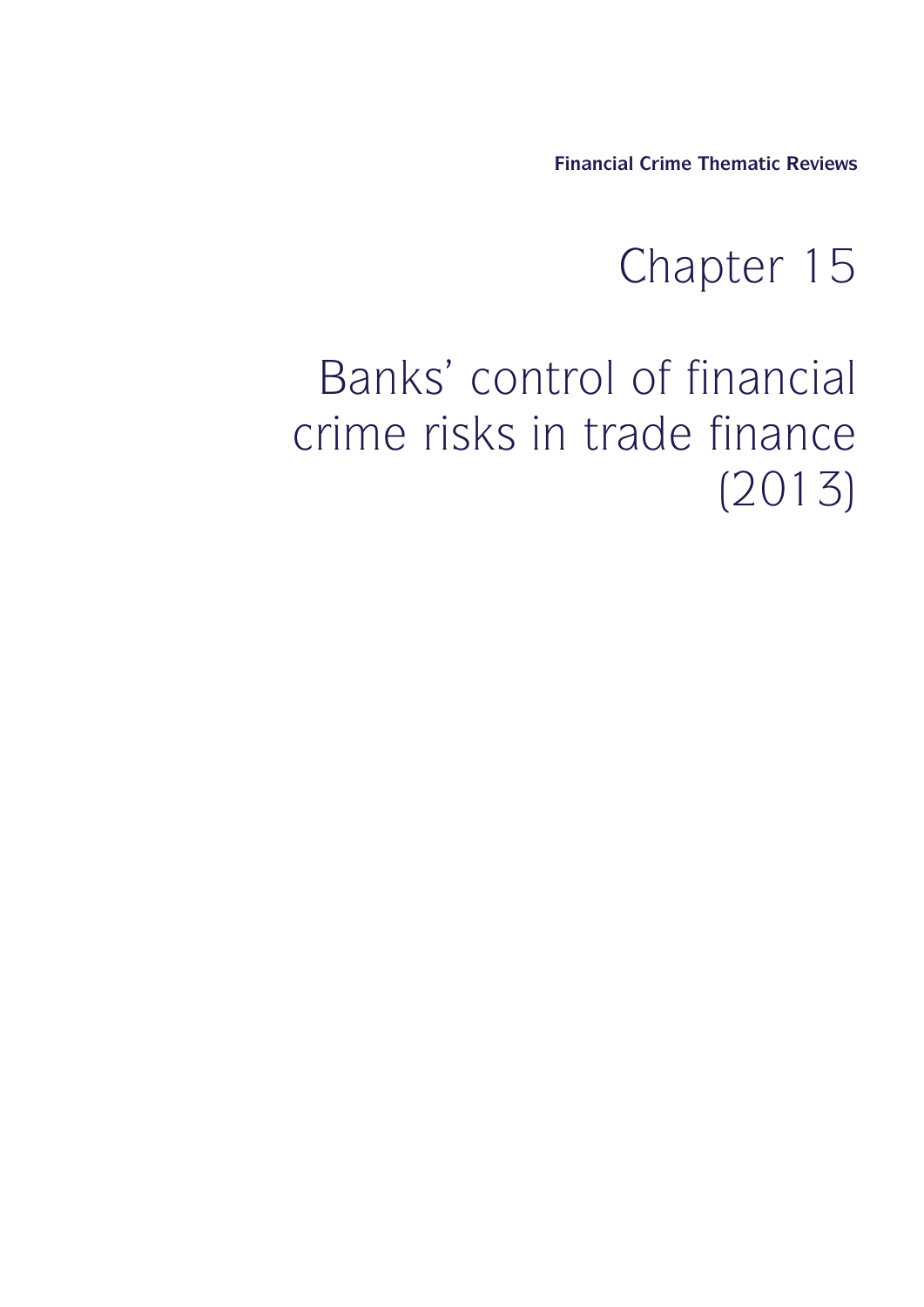| finance (2013)   | <b>FCTR 15: Banks' control of</b><br>Section 15.1 : Introduction<br>financial crime risks in trade                                                                                                                                                                                                                                                                                                                                                          |
|------------------|-------------------------------------------------------------------------------------------------------------------------------------------------------------------------------------------------------------------------------------------------------------------------------------------------------------------------------------------------------------------------------------------------------------------------------------------------------------|
|                  | 15.1<br><b>Introduction</b>                                                                                                                                                                                                                                                                                                                                                                                                                                 |
| 15.1.1           | Who should read this chapter? This chapter is relevant, and its statements of<br>good and poor practice apply, to banks carrying out trade finance business.                                                                                                                                                                                                                                                                                                |
| 15.1.2           | In July 2013, the FCA published the findings of our review of banks' control<br>of financial crime risks in trade finance. We visited 17 commercial banks to<br>assess the systems and controls they had in place to contain the risks of<br>money laundering, terrorist financing and sanctions breaches in trade<br>finance operations. Our review only considered Documentary Letters of<br>Credit (LCs) and Documentary Bills for Collection (BCs).     |
| 15.1.3           | We found that banks generally had effective controls to ensure they were<br>not dealing with sanctioned individuals or entities. But most banks had<br>inadequate systems and controls over dual-use goods and their anti-money<br>laundering policies and procedures were often weak.                                                                                                                                                                      |
| 15.1.4           | The following examples of good and poor practice should be read in<br>conjunction with FCG. FCG provides more general guidance, including on<br>AML and sanctions systems and controls, that can be relevant in the context<br>of banks' trade finance business. Not all examples of good and poor practice<br>will be relevant to all banks that carry out trade finance business and banks<br>should consider them in a risk-based and proportionate way. |
|                  |                                                                                                                                                                                                                                                                                                                                                                                                                                                             |
| <b>FCTR 15/2</b> | Release 20 Jun 2022<br>www.handbook.fca.org.uk                                                                                                                                                                                                                                                                                                                                                                                                              |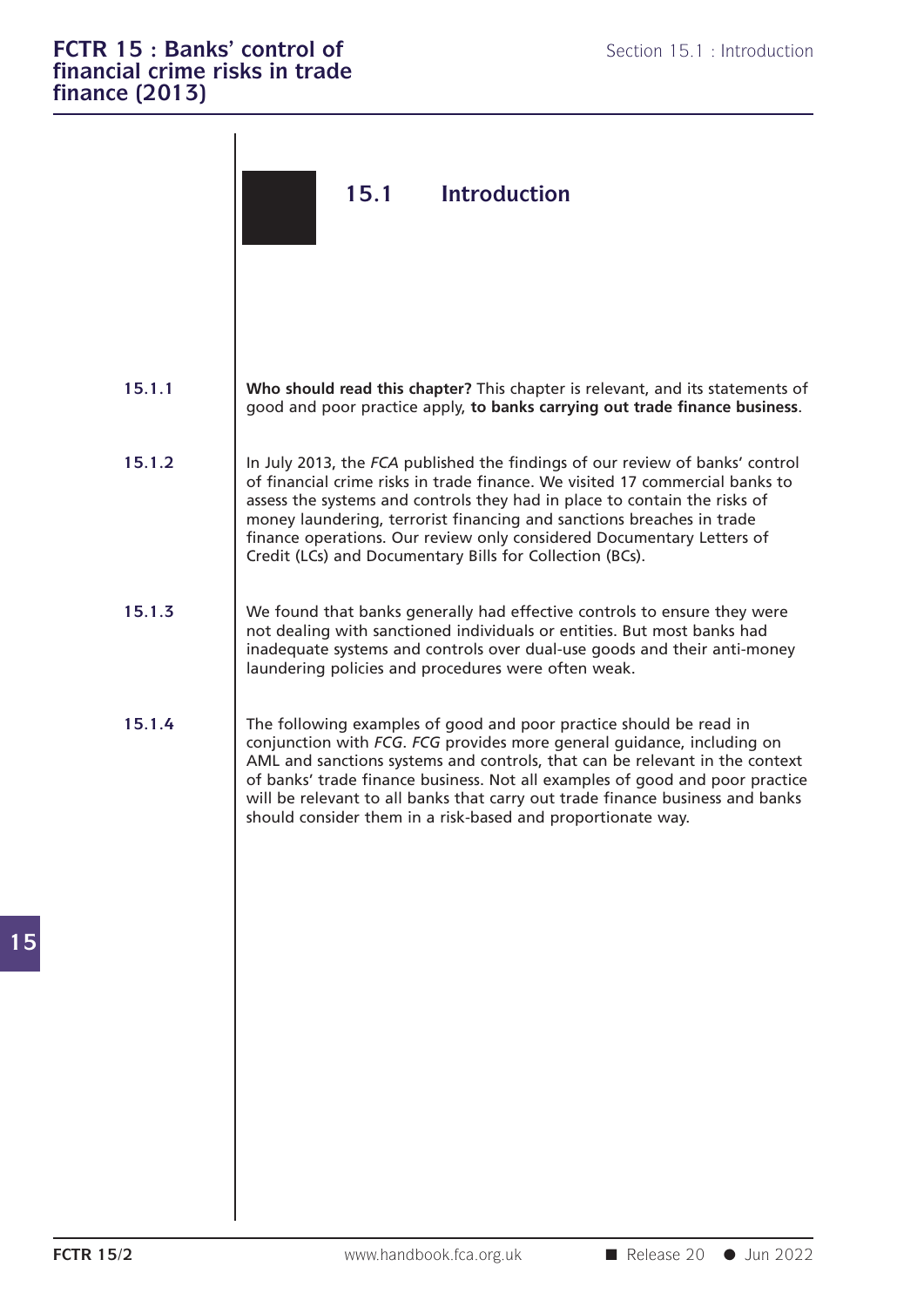

**15**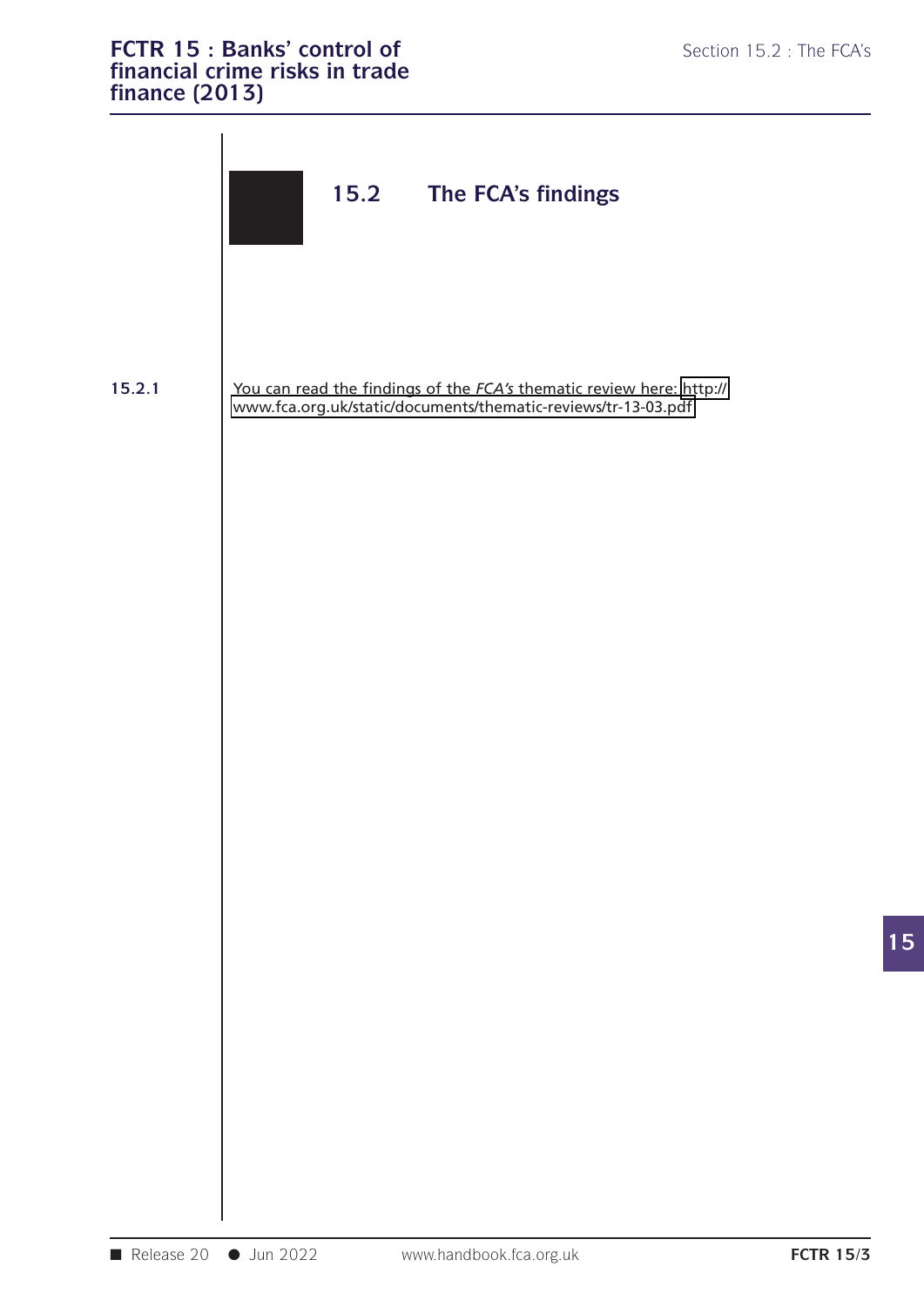## **FCTR 15 : Banks' control of** Section 15.3 : 15.3Consolidated examples of **financial crime risks in trade** good and poor practice **finance (2013) FCTR 15 : Banks' control of**<br> **financial crime risks in trade** good and poor practice<br> **finance (2013) financial crime risks in trade finance (2013)**

| FCTR 15 : Banks' control of<br>financial crime risks in trade<br>finance (2013) |                                                                                                                                                                                                                                                                                                                                            | Section 15.3 : 15.3 Consolidated examples of<br>good and poor practice                                                                      |  |  |
|---------------------------------------------------------------------------------|--------------------------------------------------------------------------------------------------------------------------------------------------------------------------------------------------------------------------------------------------------------------------------------------------------------------------------------------|---------------------------------------------------------------------------------------------------------------------------------------------|--|--|
|                                                                                 | 15.3                                                                                                                                                                                                                                                                                                                                       | 15.3 Consolidated examples of<br>good and poor practice                                                                                     |  |  |
| 15.3.1                                                                          | Governance and MI                                                                                                                                                                                                                                                                                                                          |                                                                                                                                             |  |  |
|                                                                                 | Examples of good practice                                                                                                                                                                                                                                                                                                                  | Examples of poor practice                                                                                                                   |  |  |
|                                                                                 | Roles and responsibilities<br>for managing financial<br>crime risks in trade finance<br>are clear and documented.                                                                                                                                                                                                                          | Failure to produce manage-<br>ment information on finan-<br>cial crime risk in trade<br>finance.                                            |  |  |
|                                                                                 | The bank ensures that staff<br>have the opportunity to<br>share knowledge and in-<br>formation about financial<br>crime risk in trade finance,<br>for example by holding<br>regular teleconferences<br>with key trade finance staff<br>or by including trade fin-<br>ance financial crime risk as<br>an agenda item in relevant<br>forums. | Internal audit fails to con-<br>$\bullet$<br>sider financial crime con-<br>trols in trade finance.                                          |  |  |
|                                                                                 |                                                                                                                                                                                                                                                                                                                                            | The culture of a bank does<br>not encourage the sharing<br>of information relevant to<br>managing financial crime<br>risk in trade finance. |  |  |
|                                                                                 |                                                                                                                                                                                                                                                                                                                                            |                                                                                                                                             |  |  |
| 15.3.2                                                                          | Risk assessment                                                                                                                                                                                                                                                                                                                            |                                                                                                                                             |  |  |
|                                                                                 | Examples of good practice                                                                                                                                                                                                                                                                                                                  | Examples of poor practice                                                                                                                   |  |  |
|                                                                                 | The bank assesses and docu- •<br>ments both money laun-<br>dering and sanctions risk in<br>the bank's trade finance<br>business. This assessment is<br>tailored to the bank's role<br>in trade transactions and<br>can form part of the bank's<br>wider financial crime risk as-<br>sessment.                                              | Failure to update risk as-<br>sessments and keep them<br>under regular review to<br>take account of emerging<br>risks in trade finance.     |  |  |
|                                                                                 |                                                                                                                                                                                                                                                                                                                                            | Only focusing on credit<br>and reputational risk in<br>trade finance.                                                                       |  |  |
|                                                                                 |                                                                                                                                                                                                                                                                                                                                            | Not taking account of a cus-<br>tomer's use of the bank's<br>trade finance products and                                                     |  |  |
| <b>FCTR 15/4</b>                                                                | www.handbook.fca.org.uk                                                                                                                                                                                                                                                                                                                    | Release 20 Jun 2022                                                                                                                         |  |  |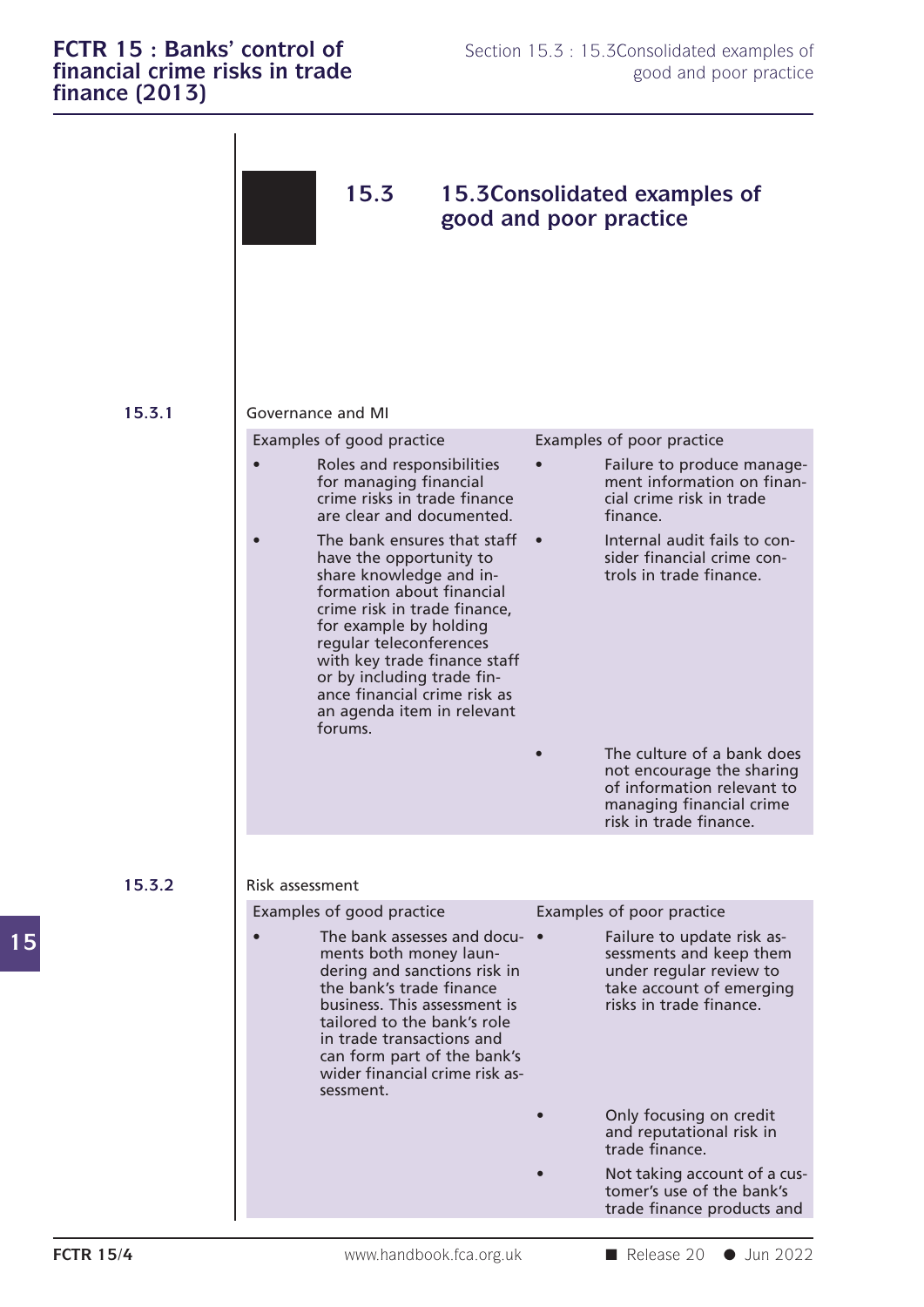|                                                                                                                                                                                                                                                                                                                                                            | services in a financial crime<br>risk assessment.                                                                                                                                                                                                                 |
|------------------------------------------------------------------------------------------------------------------------------------------------------------------------------------------------------------------------------------------------------------------------------------------------------------------------------------------------------------|-------------------------------------------------------------------------------------------------------------------------------------------------------------------------------------------------------------------------------------------------------------------|
| Policies and procedures                                                                                                                                                                                                                                                                                                                                    |                                                                                                                                                                                                                                                                   |
| Examples of good practice                                                                                                                                                                                                                                                                                                                                  | Examples of poor practice                                                                                                                                                                                                                                         |
| Staff are required to con-<br>sider financial crime risks<br>specific to trade finance<br>transactions and identify<br>the customers and transac-<br>tions that present the high-<br>est risk at various stages of<br>a transaction.                                                                                                                       | Staff are not required to<br>consider trade specific<br>money laundering risks<br>(eg, FATF/Wolfsberg red<br>flags).                                                                                                                                              |
| Staff identify key parties to •<br>a transaction and screen<br>them against sanctions<br>lists. Key parties include<br>the instructing party, but<br>may include other parties<br>on a risk-sensitive basis.                                                                                                                                               | Procedures do not take ac-<br>count of money laundering<br>risks and are focused on<br>credit and operational<br>risks.                                                                                                                                           |
| The bank provides guid-<br>ance on recognising red<br>flags in trade finance<br>transactions.                                                                                                                                                                                                                                                              | No clear escalation proced-<br>ures for high-risk<br>transactions.                                                                                                                                                                                                |
|                                                                                                                                                                                                                                                                                                                                                            | Procedures fail to take ac-<br>count of the parties in-<br>volved in a transaction, the<br>countries where they are<br>based and the nature of<br>the good involved.                                                                                              |
| Due diligence                                                                                                                                                                                                                                                                                                                                              |                                                                                                                                                                                                                                                                   |
| Examples of good practice                                                                                                                                                                                                                                                                                                                                  | Examples of poor practice                                                                                                                                                                                                                                         |
| Banks' written procedures<br>are clear about what due<br>diligence checks are neces-<br>sary on the instructing par-<br>ties. They take account of<br>the bank's role in a transac-<br>tion, and when it is appro-<br>priate to apply due dili-<br>gence checks to others, in-<br>cluding non-client benefi-<br>ciaries (or recipients) of an<br>LC or BC. | Trade processing teams do<br>not make adequate use of<br>the significant knowledge<br>of customers' activity pos-<br>sessed by relationship man-<br>agers or trade sales teams<br>when considering the fin-<br>ancial crime risk in particu-<br>lar transactions. |
|                                                                                                                                                                                                                                                                                                                                                            | Lack of appropriate dia-<br>logue between CDD teams<br>and trade processing te-<br>ams whenever potential<br>financial crime issues arise<br>from the processing of a<br>trade finance transaction.                                                               |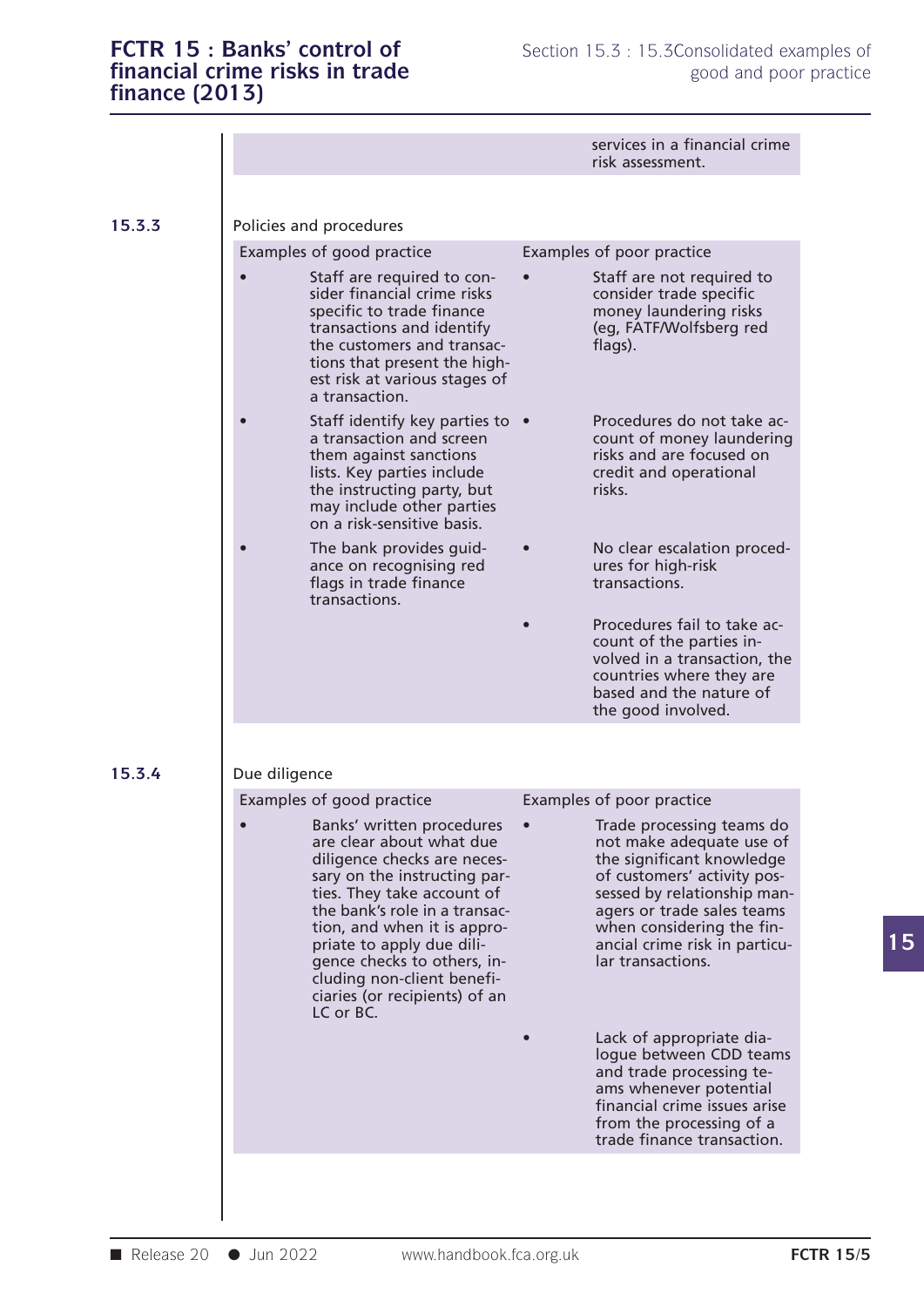| 15.3.5 |                | Training and awareness                                                                                                                                                                                |           |                                                                                                                                                                       |
|--------|----------------|-------------------------------------------------------------------------------------------------------------------------------------------------------------------------------------------------------|-----------|-----------------------------------------------------------------------------------------------------------------------------------------------------------------------|
|        |                | Examples of good practice<br>Tailored training is given<br>that raises staff awareness<br>and understanding of<br>trade-specific money laun-<br>dering, sanctions and ter-<br>rorist financing risks. |           | Examples of poor practice<br>Only providing generic<br>training that does not<br>take account of trade-spe-<br>cific AML risks (eg FATF/<br>Wolfsberg red flags).     |
|        |                | Relevant industry publica-<br>tions are used to raise<br>awareness of emerging<br>risks.                                                                                                              | $\bullet$ | Failure to roll out trade<br>specific financial crime<br>training to all relevant<br>staff engaged in trade fin-<br>ance activity, wherever<br>located.               |
|        |                | Processing staff are<br>trained to look for suspi-<br>cious variances in the pri-<br>cing of comparable or ana-<br>logous transactions.                                                               |           | Reliance on 'experienced'<br>trade processing staff who<br>have received no specific<br>training on financial crime<br>risk.                                          |
| 15.3.6 | AML procedures |                                                                                                                                                                                                       |           |                                                                                                                                                                       |
|        |                | Examples of good practice                                                                                                                                                                             |           | Examples of poor practice                                                                                                                                             |
|        |                | A formal consideration of<br>money laundering risk is<br>written into the operating<br>procedures governing LCs<br>and BCs.                                                                           |           | Failure to assess transac-<br>tions for money laun-<br>dering risk.                                                                                                   |
|        |                | The money laundering risk $\bullet$<br>in each transaction is con-<br>sidered and evidence of<br>the assessment made is<br>kept.                                                                      |           | Reliance on customer due<br>diligence procedures<br>alone to mitigate the risk<br>of money laundering in<br>transactions.                                             |
|        |                | Detailed guidance is avail-<br>able for relevant staff on<br>what constitutes a poten-<br>tially suspicious transac-<br>tion, including indicative<br>lists of red flags.                             |           | Reliance on training alone<br>to ensure that staff escal-<br>ate suspicious transac-<br>tions, when there are no<br>other procedures or con-<br>trols in place.       |
|        |                | Staff processing transac-<br>tions have a good know-<br>ledge of a customer's ex-<br>pected activity; and a<br>sound understanding of<br>trade based money laun-<br>dering risks.                     |           | Disregarding money laun-<br>dering risk when transac-<br>tions present little or no<br>credit risk.                                                                   |
|        |                | Processing teams are en-<br>couraged to escalate suspi-<br>cions for investigation as<br>soon as possible.                                                                                            |           | Money laundering risk is<br>disregarded when transac-<br>tions involve another<br>group entity (especially if<br>the group entity is in a<br>high risk jurisdiction). |
|        |                | Those responsible for re-<br>viewing escalated transac-<br>tions have an extensive<br>knowledge of trade-based<br>money laundering risk.                                                              |           | A focus on sanctions risk<br>at the expense of money<br>laundering risk.                                                                                              |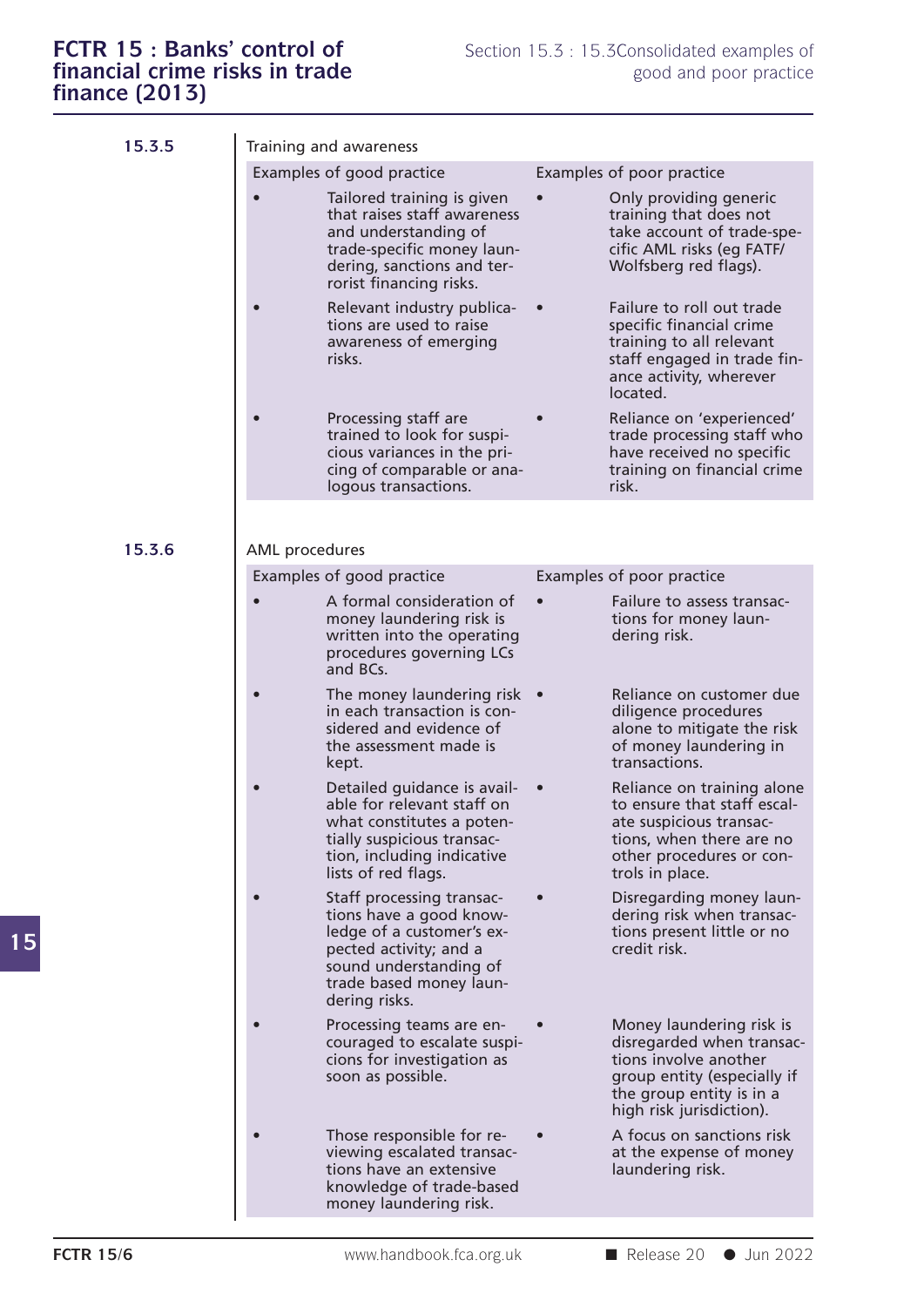## **FCTR 15 : Banks' control of** Section 15.3 : 15.3Consolidated examples of **financial crime risks in trade** good and poor practice **finance (2013) FCTR 15 : Banks' control of**<br> **financial crime risks in trade** good and poor practice<br> **finance (2013) fCTR 15 : Banks' components**<br>financial crime risks<br>finance (2013)

time to fully investigate<br>
potentially suspicious activity, particularly when<br>
■ Release 20 ● Jun 2022 www.handbook.fca.org.uk<br>
FCTR 15/7 **First control of**<br> **example find trade**<br> **example find trade**<br> **example find trade**<br> **example find trade**<br> **example find trade docu-**<br> **example find trade document ad-**<br> **equately how money late of the**<br> **equately how mon Summary of the example of the example of the example of the equately how money laun-**<br> **Summarial instrument to the financial instrument is obtained and reviewed on a**<br> **Summarial instrument is obtained and reviewed on a** financial instrument is ob- dering risk has been con-Underlying trade docu-<br>
mentation relevant to the<br>
financial instrument is ob-<br>
tained and reviewed on a<br>
risk-sensitive basis.<br>
Tisk-sensitive basis.<br>
Tisk-sensitive basis.<br>
Tisk-sensitive basis.<br>
The steps taken<br>
to dete Underlying trade docu-<br>
mentation relevant to the<br>
financial instrument is ob-<br>
tained and reviewed on a<br>
risk-sensitive basis.<br>
This docution is legitimate.<br>
This docution is legitimate. • Underlying trade docu-<br>
• Failure to document ad-<br>
• financial instrument is ob-<br>
• tained and reviewed on a<br>
• risk-sensitive basis.<br>
• Third party data sources • Trade-based money laun-<br>
• Trade-based money laun-<br>
• Tr mentation relevant to the equately how money laun-<br>
financial instrument is ob-<br>
tained and reviewed on a<br>
risk-sensitive basis.<br>
Third party data sources<br>
Trade-based money laun-<br>
are used on a risk-sensitive<br>
basis to ve Francial instrument is ob-<br>
tained and reviewed on a<br>
risk-sensitive basis.<br>
Third party data sources<br>
Trade-based money laun-<br>
are used on a risk-sensitive<br>
basis to verify the informa-<br>
tion given in the LC or BC.<br>
Third tained and reviewed on a<br>
risk-sensitive basis.<br>
Third party data sources<br>
Trade-based money laun-<br>
are used on a risk-sensitive<br>
basis to verify the informa-<br>
tion given in the LC or BC.<br>
Trade-based money laun-<br>
dering c Fisk-sensitive basis.<br>
• Third party data sources<br>
• Trade-based money laun-<br>
are used on a risk-sensitive<br>
basis to verify the informa-<br>
tion given in the LC or BC.<br>
• Using professional judge-<br>
• Trade-based money laun-<br> Third party data sources<br>
are used on a risk-sensitive<br>
basis to verify the informa-<br>
tion given in the LC or BC.<br>
Using professional judge-<br>
ment to consider whether<br>
the pricing of goods<br>
tions due to time con-<br>
makes co are used on a risk-sensitive to dering checklists are used on a risk-sensitive to this as 'tick lists' rather that<br>tion given in the LC or BC.<br>As 'tick lists' rather than a starting point to this about the wider risks.<br>Usi basis to verify the informa-<br>
tion given in the LC or BC.<br>
a starting point to think<br>
about the wider risks.<br>
Using professional judge-<br>
ment to consider whether<br>
the pricing of goods<br>
tions due to time con-<br>
makes commerc tion given in the LC or BC.<br>
Using professional judge-<br>
Using professional judge-<br>
ment to consider whether<br>
the pricing of goods<br>
tions due to tire<br>
makes commercial sense,<br>
in particular in relation to<br>
traded commoditie Using professional judge-<br>
ment to consider whether<br>
the pricing of goods<br>
makes commercial sense,<br>
in particular in relation to<br>
traded commodities for<br>
which reliable and up-to-<br>
date pricing information Using professional judge-<br>ment to consider whether<br>the pricing of goods<br>makes commercial sense,<br>in particular in relation to<br>traded commodities for<br>which reliable and up-to-<br>date pricing information<br>can be obtained. being procession. The pricing of goods<br>makes commercial sense,<br>in particular in relation to<br>traded commodities for<br>which reliable and up-to-<br>date pricing information<br>can be obtained. can be pricing of goods<br>the pricing of goods<br>in particular in relation to<br>in particular in relation to<br>traded commodities for<br>which reliable and up-to-<br>date pricing information<br>can be obtained.<br>Regular, periodic quality<br>ev in particular in relation to<br>
traded commodities for<br>
which reliable and up-to-<br>
date pricing information<br>
can be obtained.<br>
Regular, periodic quality<br>
Regular, periodic quality<br>
ducted by suitably quali-<br>
fied staff who a traded commodities for<br>
which reliable and up-to-<br>
date pricing information<br>
can be obtained.<br>
Regular, periodic quality<br>
Regular, periodic quality<br>
Regular, periodic quality<br>
ducted by suitably quali-<br>
fied staff who asse which reliable and up-to-<br>
date pricing information<br>
can be obtained.<br>
Regular, periodic quality<br>
assurance work is con-<br>
ducted by suitably quali-<br>
fied staff who assess the<br>
judgments made in rela-<br>
industry guidance or date pricing information<br>
can be obtained.<br>
Regular, periodic quality<br>
assurance work is con-<br>
ducted by suitably quali-<br>
fied staff who assess the<br>
judgments made in rela-<br>
industry guidance or red<br>
flags.<br>
risk and poten can be obtained.<br>
Regular, periodic quality<br>
assurance work is con-<br>
ducted by suitably quali-<br>
fied staff who assess the and are av<br>
judgments made in rela-<br>
industry guides in the and are average in the and are average i Regular, periodic quality<br>assurance work is con-<br>ducted by suitably quali-<br>fied staff who assess the<br>judgments made in rela-<br>tion to money laundering<br>risk and potentially suspi-<br>cious transactions.<br>Trade processing staff consisted by suitably quali-<br>assurance work is con-<br>ducted by suitably quali-<br>fied staff who assess the<br>judgments made in rela-<br>industry guidance or red<br>tion to money laundering<br>risk and potentially suspi-<br>cious transactio Fied staff who assess the and are aware of relevant<br>
judgments made in rela-<br>
tion to money laundering<br>
risk and potentially suspi-<br>
cious transactions.<br>
Trade processing staff<br>
keep up to date with emer-<br>
ging trade-based judgments made in rela-<br>
tion to money laundering<br>
risk and potentially suspi-<br>
cious transactions.<br>
Trade processing staff<br>
keep up to date with emer-<br>
ging trade-based money<br>
laundering risks.<br>
Laundering risks. dependent to money laundering<br>
risk and potentially suspicious transactions.<br>
Trade processing staff<br>
in the provide with emer-<br>
ging trade-based money<br>
laundering risks.<br>
Where red flags are used and approaching pro-<br>
by Frade processing staff and a Failure to distinguish<br>
keep up to date with emer-<br>
ging trade-based money<br>
laundering risks.<br>
Where red flags are used<br>
by banks as part of opera-<br>
by banks as part of opera-<br>
requires for pot Trade processing staff  $\begin{array}{ccc}\n \bullet & \bullet & \bullet & \bullet \\
 \bullet & \bullet & \bullet & \bullet \\
 \bullet & \bullet & \bullet & \bullet \\
 \bullet & \bullet & \bullet & \bullet \\
 \bullet & \bullet & \bullet & \bullet \\
 \bullet & \bullet & \bullet & \bullet \\
 \bullet & \bullet & \bullet & \bullet \\
 \bullet & \bullet & \bullet & \bullet \\
 \bullet & \bullet & \bullet & \bullet \\
 \bullet & \bullet & \bullet & \bullet \\
 \bullet & \bullet & \bullet & \bullet \\
 \bullet & \bullet & \bullet & \bullet \\
 \bullet & \bullet & \bullet & \bullet \\
 \bullet & \bullet & \bullet & \bullet \\
 \bullet & \bullet & \bullet & \bullet \\
 \bullet & \bullet & \bullet & \$ keep up to date with emer-<br>
ging trade-based money<br>
laundering risks.<br>
Where red flags are used<br>
by banks as part of opera-<br>
tional procedures, they are<br>
regularly updated and eas-<br>
ily accessible to staff.<br>
Where red flag ging trade-based money<br>
laundering risks.<br>
Where red flags are used<br>
by banks as part of operactional procedures, they are<br>
regularly updated and eas-<br>
lightness are procedures to staff.<br>
low for escalation to be<br>
made to Face of the same to same to same to same to same to same to same to same to same to same to same to same that only all in a department out-<br>
Face of the same to same to sanctions of the same to same to same to same to same by banks as part of opera-<br>
tional procedures, they are equilarly quadated and eas-<br>
ily accessible to staff.<br>
ily accessible to staff.<br>
Expertise in trade-based<br>
money laundering is also thereforms of potentially<br>
held in tional procedures, they are picious transactions, or<br>
regularly updated and eas-<br>
ily accessible to staff.<br>
Expertise in trade-based<br>
money laundering is also<br>
held in a department out-<br>
side of the trade finance<br>
business regularly updated and eas-<br>
ily accessible to staff.<br>
Expertise in trade-based<br>
money laundering is also<br>
held in a department out-<br>
side of the trade finance<br>
business (e.g. Compliance)<br>
so that independent de-<br>
so that i ily accessible to staff.<br>
Expertise in trade-based<br>
money laundering is also<br>
held in a department out-<br>
side of the trade finance<br>
business (e.g. Compliance)<br>
so that independent de-<br>
cisions can be made in rela-Expertise in trade-based<br>money laundering is also<br>held in a department ou<br>side of the trade finance<br>business (e.g. Complianc<br>so that independent de-<br>cisions can be made in re<br>tion to further investi-Expertise in trade-based<br>money laundering is also<br>held in a department out-<br>side of the trade finance<br>business (e.g. Compliance)<br>so that independent de-<br>cisions can be made in rela-<br>tion to further investi-<br>gation of escal Experies in track Based money laundering is a<br>held in a department of<br>side of the trade finan<br>business (e.g. Complia<br>so that independent d<br>cisions can be made in<br>tion to further investi-<br>gation of escalations a<br>possible SA meld in a department out-<br>held in a department out-<br>side of the trade finance<br>business (e.g. Compliance)<br>so that independent de-<br>cisions can be made in rela-<br>tion to further investi-<br>gation of escalations and<br>possible SAR From the trade finance<br>
side of the trade finance<br>
business (e.g. Compliance)<br>
so that independent de-<br>
cisions can be made in rela-<br>
tion to further investi-<br>
gation of escalations and<br>
possible SAR reporting.<br>
Failure to Failure to make use of in-<br>formation held in CDD<br>files and RMs' knowledge<br>to identify potentially sus-Failure to make use of in-<br>formation held in CDD<br>files and RMs' knowledge<br>to identify potentially sus-<br>picious transactions. Failure to make use of in-<br>formation held in CDD<br>files and RMs' knowledge<br>to identify potentially sus-<br>picious transactions. • Failure to make use of in-<br>formation held in CDD<br>files and RMs' knowledge<br>to identify potentially sus-<br>picious transactions.<br>Trade processing teams<br>are not given sufficient<br>time to fully investigate Failure to make use of in-<br>formation held in CDD<br>files and RMs' knowledge<br>to identify potentially sus-<br>picious transactions.<br>Trade processing teams<br>are not given sufficient<br>time to fully investigate<br>potentially suspicious formation held in CDD<br>files and RMs' knowledge<br>to identify potentially sus-<br>picious transactions.<br>Trade processing teams<br>are not given sufficient<br>time to fully investigate<br>potentially suspicious ac-<br>tivity. particularly wh files and RMs' knowledg<br>to identify potentially su<br>picious transactions.<br>Trade processing teams<br>are not given sufficient<br>time to fully investigate<br>potentially suspicious ac-<br>tivity, particularly when picious transactions.<br>Trade processing teams<br>are not given sufficient<br>time to fully investigate<br>potentially suspicious ac-<br>tivity, particularly when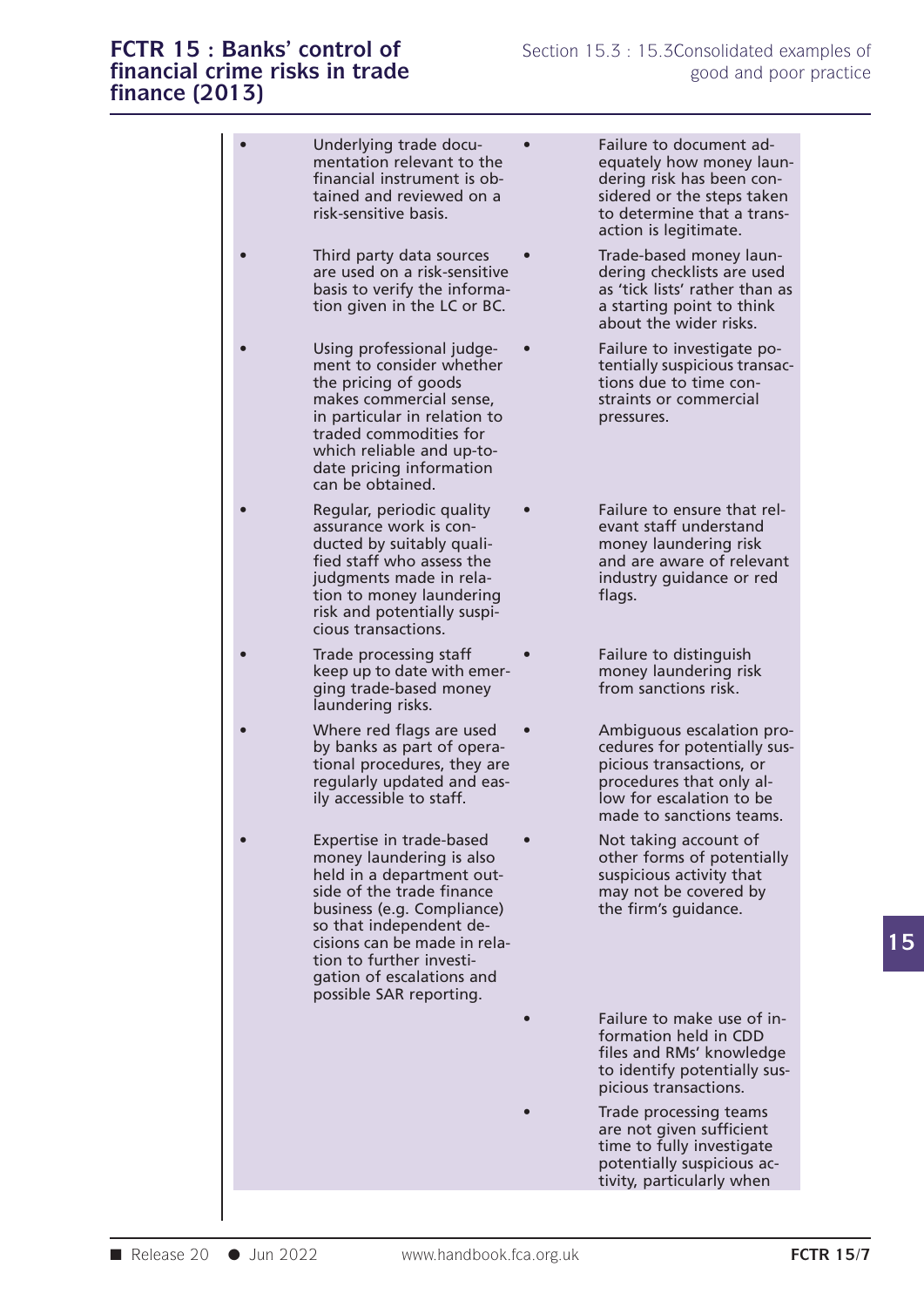| finance (2013) |                                                                                                                                                                                                                                                 |                                                                                                                                                                                                                                   |
|----------------|-------------------------------------------------------------------------------------------------------------------------------------------------------------------------------------------------------------------------------------------------|-----------------------------------------------------------------------------------------------------------------------------------------------------------------------------------------------------------------------------------|
|                |                                                                                                                                                                                                                                                 | there are commercial time<br>pressures.                                                                                                                                                                                           |
|                |                                                                                                                                                                                                                                                 | Trade processing staff are<br>not encouraged to keep<br>up to date with emerging<br>trade based money laun-<br>dering risks.                                                                                                      |
|                |                                                                                                                                                                                                                                                 | Failure to assess transac-<br>tions for money laun-<br>dering risk.                                                                                                                                                               |
|                |                                                                                                                                                                                                                                                 | Reliance on customer due<br>diligence procedures<br>alone to mitigate the risk<br>of money laundering in<br>transactions.                                                                                                         |
| 15.3.7         | Sanctions procedures                                                                                                                                                                                                                            |                                                                                                                                                                                                                                   |
|                | Examples of good practice                                                                                                                                                                                                                       | Examples of poor practice                                                                                                                                                                                                         |
|                | Screening information is<br>contained within trade<br>documents against applic-<br>able sanctions lists.                                                                                                                                        | Staff dealing with trade-re-<br>lated sanctions queries are<br>not appropriately quali-<br>fied and experienced to<br>perform the role ef-<br>fectively.                                                                          |
|                | Hits are investigated be-<br>fore proceeding with a<br>transaction (for example,<br>obtaining confirmation<br>from third parties that an<br>entity is not sanctioned),<br>and clearly documenting<br>the rationale for any de-<br>cisions made. | Failure to screen trade<br>documentation.                                                                                                                                                                                         |
|                | Shipping container num-<br>bers are validated on a<br>risk-sensitive basis.                                                                                                                                                                     | Failure to screen against<br>all relevant international<br>sanctions lists.                                                                                                                                                       |
|                | <b>Potential sanctions</b><br>matches are screened for<br>at several key stages of a<br>transaction.                                                                                                                                            | Failure to keep-up-to-date<br>with the latest informa-<br>tion regarding name<br>changes for sanctioned en-<br>tities, especially as the in-<br>formation may not be re-<br>flected immediately on rel-<br>evant sanctions lists. |
|                | <b>Previous sanction alerts</b><br>are analysed to identify<br>situations where true hits<br>are most likely to occur<br>and the bank focuses its<br>sanctions resources ac-<br>cordingly.                                                      | Failure to record the ra-<br>tionale for decisions to dis-<br>count false positives.                                                                                                                                              |
|                | New or amended informa-<br>tion about a transaction is<br>captured and screened.                                                                                                                                                                | Failure to undertake risk-<br>sensitive screening of in-<br>formation held on agents,<br>insurance companies, ship-<br>pers, freight forwarders,<br>delivery agents, inspection                                                   |